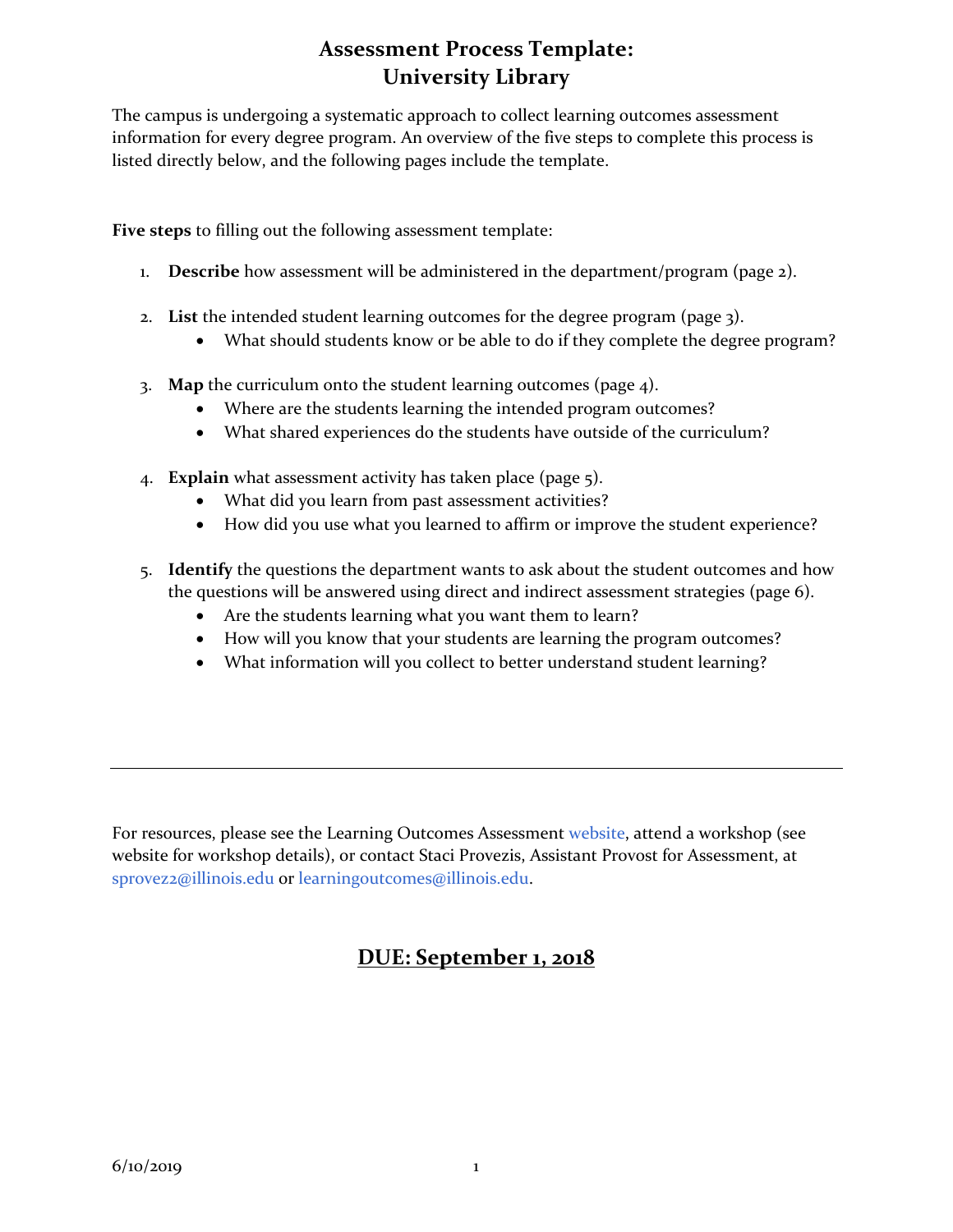### **Identifying Information**

**School/College: University Library Assessment Contact/Title: Jen-chien Yu, Director of Library Assessment Contact Information: [jyu@illinois.edu,](mailto:jyu@illinois.edu) 217-300-0400**

### **Step 1: Assessment administration in the department**

### 1. **Who will lead the assessment work?**

(identify an individual or team who will coordinate the implementation of the plan)

The assessment will be led by the Library Student Learning Assessment Team supported by the Library Assessment unit within the library.

2. **How will assessment information be shared within the department/program?**

(typically during an annual meeting of the program faculty and staff; note that at this meeting the program may want to review enrollment information, course progression, degree completion, and other structural features of the student experience in addition to the evidence about student learning)

The Library Student Learning Assessment Team will submit assessment information to the Library Executive Committee and conduct presentations and discussions at Library Division meetings and Library Faculty meetings. This will be conducted on an annual basis.

#### 3. **What is the plan for production of an annual summary report?**

(the annual summary report includes the materials that form the basis of discussion at the annual meeting of the program faculty and staff, along with any recommendations made after considering the student learning assessment information presented; a template will be provided to collect this information)

The Library Student Learning Assessment Team will compile the annual summary report. The Office of User Services will oversee the assessment data collection, discussion and recommendations to be implemented in coming academic years.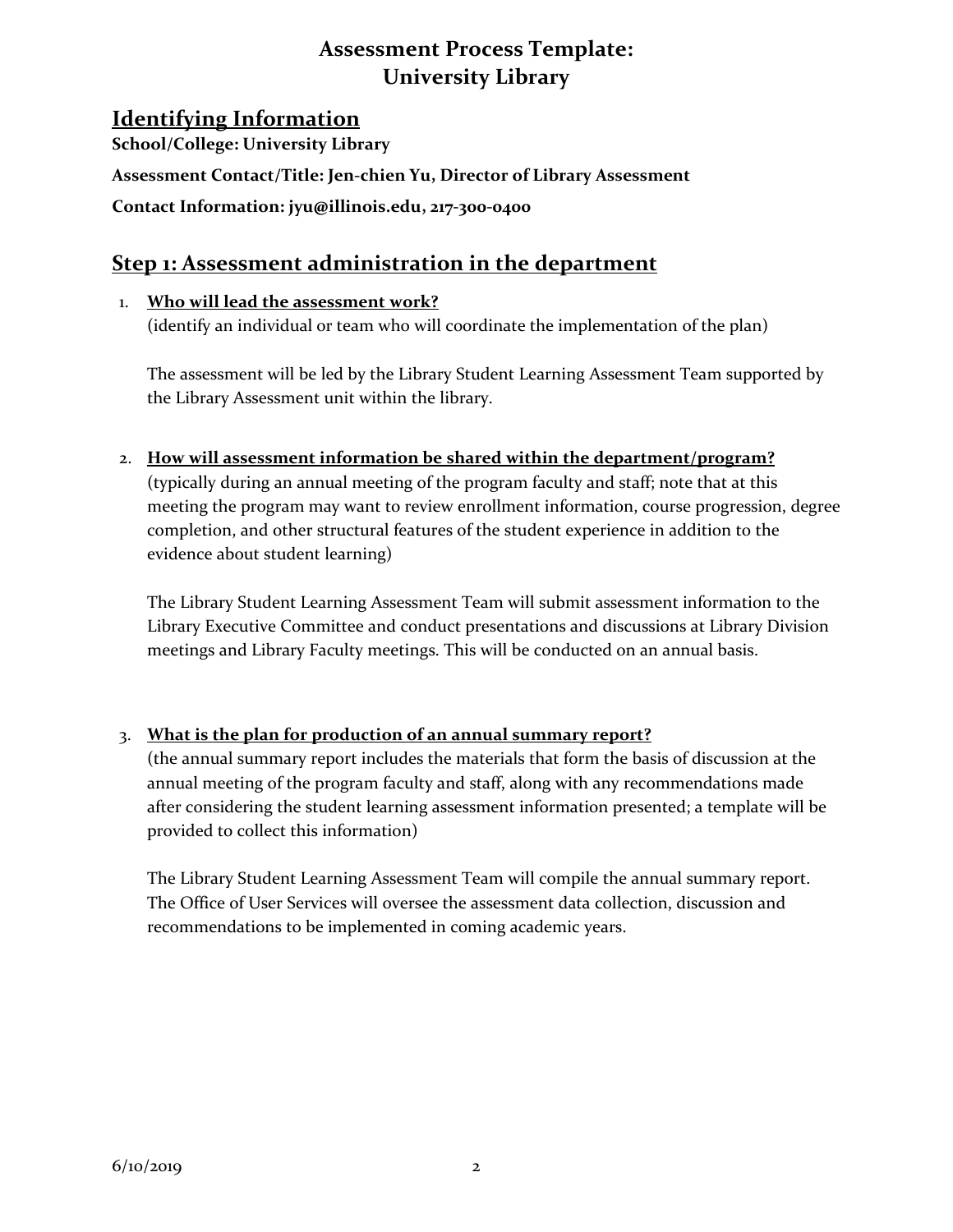### **Step 2: Student Learning Outcomes**

The University Library integrates and manages knowledge to enable learning and the creation of new knowledge. The campus-level Illinois Student Learning Outcomes are consistent with the University Library mission. The library's approach to address Illinois Student Learning Outcomes is identified below.

#### **Illinois Student Learning Outcomes**

1. Intellectual Reasoning and Knowledge *Definition: Illinois students will acquire broad and deep knowledge across academic disciplines and fields.*

#### **Library: Learners will know how to collect, analyze, and communicate information, including knowledge of significant information sources and systems, and determine the extent of information needed to complete research assignments and acquire knowledge at Illinois.**

Specifically, library learners develop the ability to use information tools to identify, retrieve, evaluate and use information while demonstrating awareness of the legal and ethical considerations involved in doing so. The library designs and teaches information literacy instruction for many undergraduate and graduate courses. Library instruction is integrated into Composition I courses (e.g. Rhetoric 105, CMN 111, ESL 112 and ESL 115), discipline-specific introductory and capstone courses (e.g. History 200 and History 498) and graduate-level courses such as the ESL 500s and research methods courses across disciplines.

2. Creative Inquiry and Discovery *Definition: Illinois students will apply knowledge to promote inquiry, discover solutions, and generate new ideas and creative works.*

### **Library: Learners will understand legal, social and technological issues surrounding information, its sources and tools, and apply ethical practices to promote inquiry and creativity.**

Regardless of major, undergraduate students are provided with basic library use instruction in their first and second year, focusing on creating search strategies and understanding the current information landscape. They are introduced to the library organization and structure, fundamental information tools including the general library website, the online catalog, indexes/databases, and reference materials. Upper-division undergraduate students are taught fundamental information strategies and tools within their disciplines, appropriate to their major, minor, and/or concentration fields of study. First-year graduate students are provided with basic orientation to the University Library structure, the general library website, and the online catalog. Throughout the course of their studies, graduate students receive additional instruction which further details advanced information tools, skills, and strategies in their disciplines.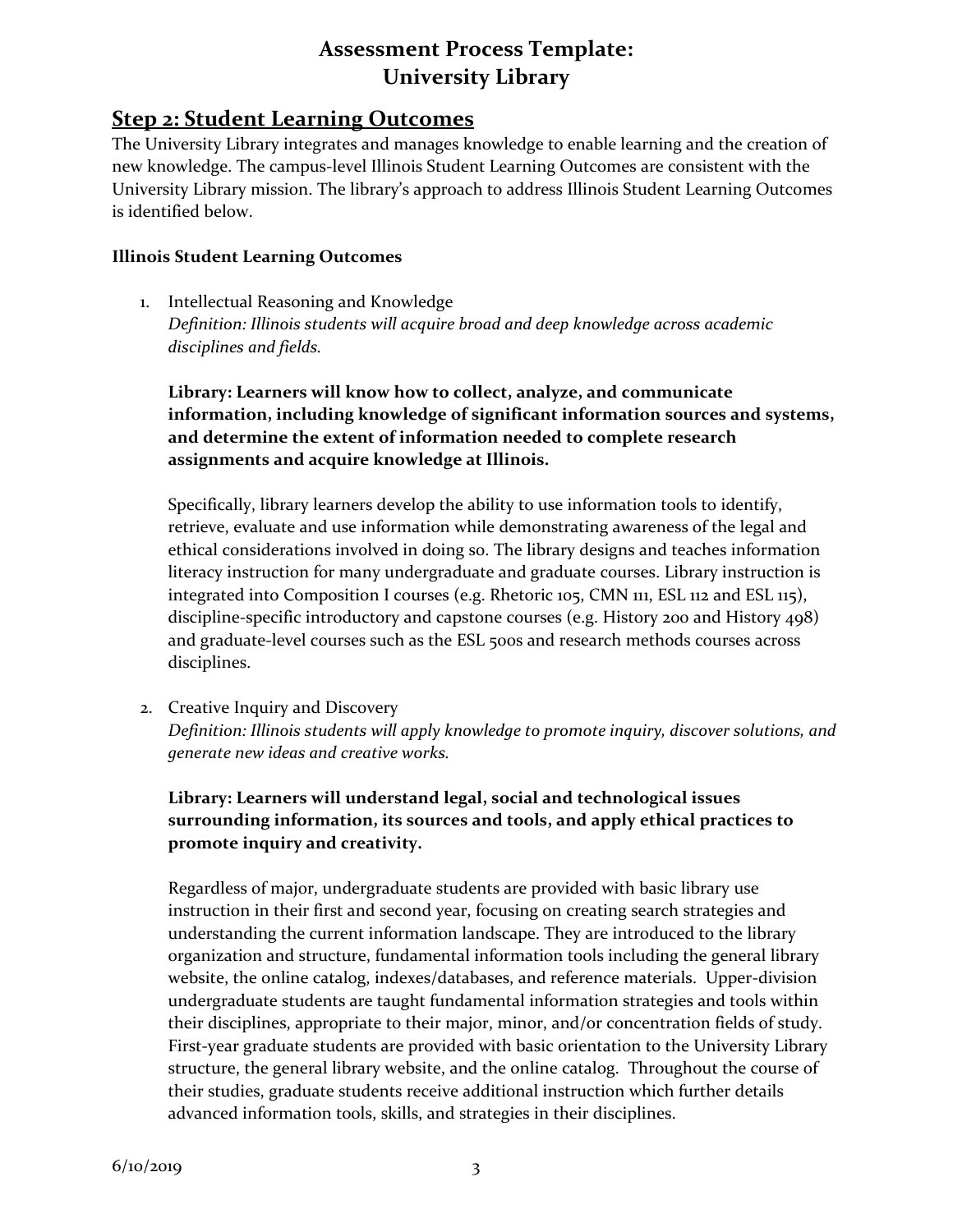3. Effective Leadership and Community Engagement *Definition: Illinois students will build and sustain productive relationships to respond to civic and social challenges at local, national, and global levels, creating positive change in their communities.*

#### **Library: Learners will demonstrate transformative leadership skills and commitment to the development and improvement of library and information services for all as well as the profession of librarianship.**

Graduate assistants working in the library (pre-professional graduate assistants) receive on-the-job training; collaborate with librarians on teaching, research, service development and various projects depending on the graduate assistants' interests and library needs. These pre-professional experiences enable the library graduate assistants to lead and innovate in their workplaces and the communities. Undergraduate student assistants also receive training on customer service guidelines and professional ethics such as patron privacy and confidentiality policies.

4. Social Awareness and Cultural Understanding

*Definition: Illinois students will develop a critical and reflective orientation toward such social and cultural differences as race, indigeneity, gender, class, sexuality, language, and disability.*

### **Library: Learners will apply best practices in developing and implementing inclusive information services, collections and spaces.**

"Respect cultural and other personal differences" is one of the library service guidelines [https://www.library.illinois.edu/staff/administration/services/great/]. The library regularly provides diversity training as well training on how to work with users with disabilities, international students, etc. These training programs are often conducted in collaboration with campus partners such as the iSchool or Office of Diversity, Equity, and Access (ODEA) and open to the campus and community.

#### 5. Global Consciousness

*Definition: Illinois students will discover how complex, interdependent global systems natural, environmental, social, cultural, economic, and political—affect and are affected by the local identities and ethical choices of individuals and institutions.*

#### **Library: Learners will discover and engage in the conversations on diverse global issues.**

The library host events such as the Chai Wai Series, open to the campus and the community, has brought local, national, and international experts to the campus and held public discussions related to climate, human rights, gender-based violence, and global health issues.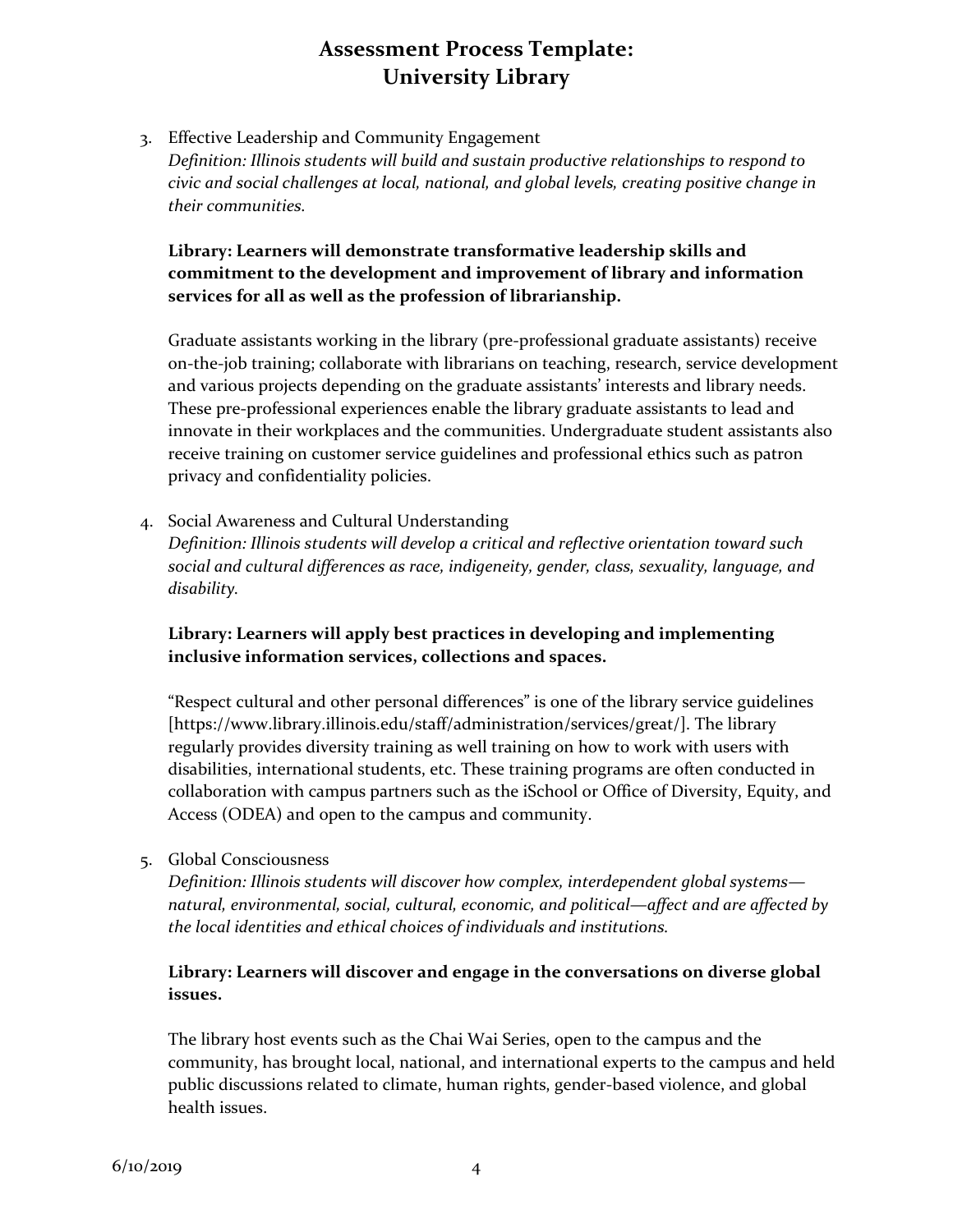| <b>Step 3: Library Instruction Curriculum Mapping</b> |  |  |
|-------------------------------------------------------|--|--|
|                                                       |  |  |

| <b>Curriculum Map</b>                                                      |                                               |                                      |                                                           |                                                      |                         |
|----------------------------------------------------------------------------|-----------------------------------------------|--------------------------------------|-----------------------------------------------------------|------------------------------------------------------|-------------------------|
| <b>Sample Library</b><br><b>Instruction and</b><br><b>Experiences</b>      | Intellectual<br>Reasoning<br>and<br>Knowledge | Creative<br>Inquiry and<br>Discovery | Effective<br>Leadership<br>and<br>Community<br>Engagement | Social<br>Awareness and<br>Cultural<br>Understanding | Global<br>Consciousness |
| RHET 105 library<br>instruction                                            | X                                             | X                                    |                                                           |                                                      |                         |
| ESL $112/115$ library<br>instruction                                       | X                                             | X                                    |                                                           |                                                      |                         |
| ESL 500-level library<br>instruction                                       | X                                             | X                                    |                                                           |                                                      |                         |
| Savvy Researcher<br>workshops                                              | X                                             | X                                    |                                                           |                                                      |                         |
| Experience: student as<br>scholar - library reference<br>and consultation* | X                                             | X                                    |                                                           |                                                      |                         |
| Experience: co-curricular<br>programming and events**                      |                                               |                                      | X                                                         | X                                                    | X                       |
| Experience: graduate<br>assistantships, internships<br>and practicums      | X                                             | X                                    | X                                                         | X                                                    |                         |

*\* "Reference and consultation" are library services that provide information or assistance to discover and access information sources. These services are designed to support the learning experiences of Illinois students through research and inquiry.* 

*\*\* The University Library plans and sponsors a variety of co-curricular programming and events. For example, in addition to hosting public events, the Library is an active partner in undergraduate research programs. The Library also collaborates with academic support programs such as the Writers Workshop, Center for Academic Resources in Engineering (CARE), and the ACES Collaborative Learning Center.*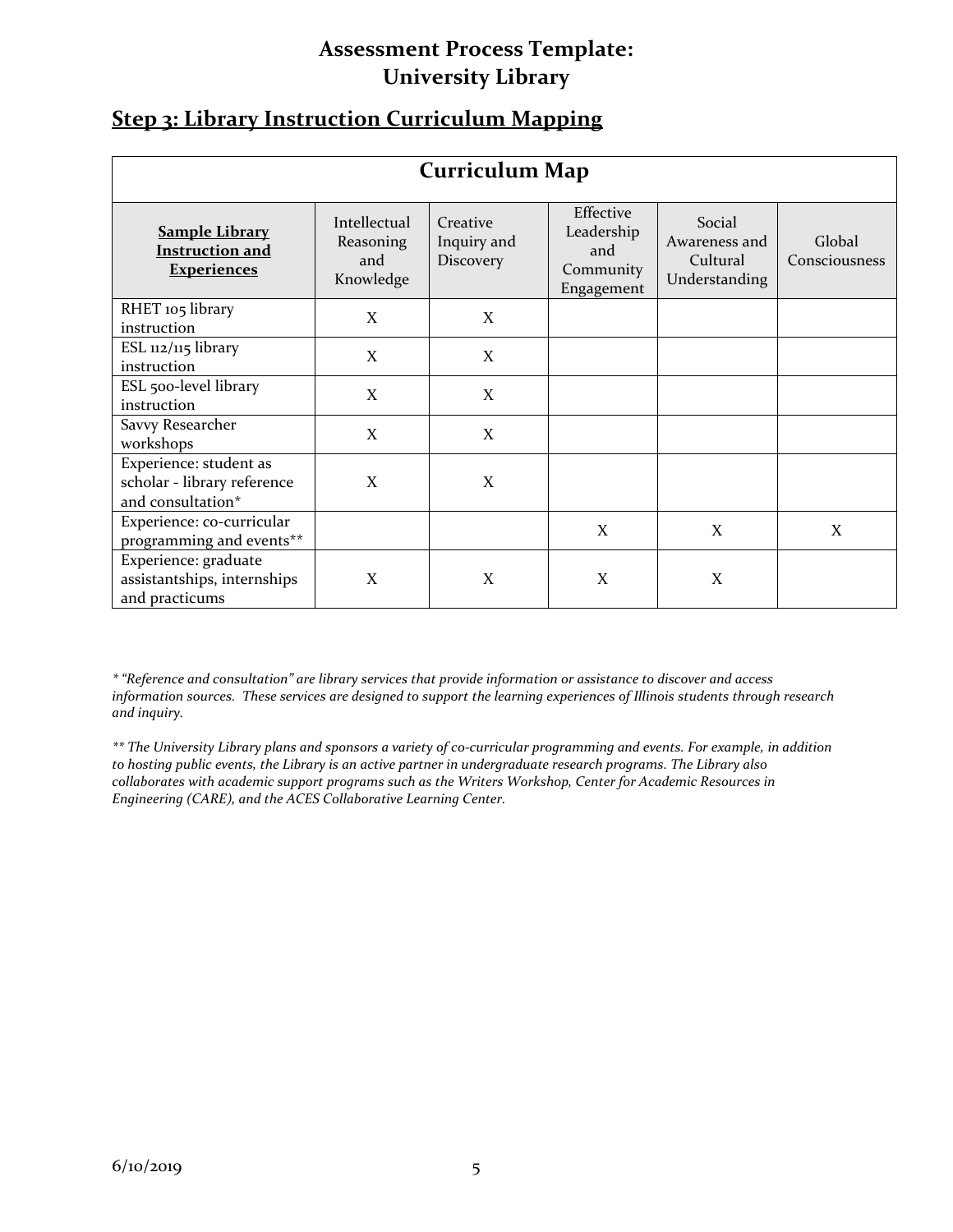### **Step 4: Previous Assessment Activities**

### **What use has your program made of assessment evidence (formally or informally collected) in the last 5 years?** Please outline what actions (if any) that your program has taken in the last five years that responded to assessment evidence. The actions may include: any changes that impact the degree program, such as changes to curriculum, instruction strategies, or co-curricular activities (such as internships, study abroad) *and* any decision to continue a current practice that evidence shows is effective. Please also explain what evidence was used to inform your department's practice.

#### *Minute Paper*

Library instruction sessions are regularly assessed using the Minute Paper classroom assessment technique, which requires learners to reflect on the instructional content they have learned or the content they are still not clear about. The Savvy Researcher workshops in particular often use the minute paper technique. Library instructors use the information collected through the minute paper to evaluate the quality of content and instructor effectiveness. The data are also used to adjust lesson plans and to determine if learning outcomes/objectives set for library instruction sessions are met.

#### *Concept Maps & Annotated Bibliographies*

During the 2015-2016 academic year, two Undergraduate Library librarians conducted a research project focused on an assessment of first-year international students in ESL 112 and 115. A concept map worksheet was completed by the students prior to library instruction. The concept map worksheet assists students in creating a search strategy and identifying keywords to be used in searching library databases. The librarians reviewed and assessed the concept maps. The project also collected and assessed the students' annotated bibliographies after the library instruction in order to determine the students' ability to search and evaluate sources. Based on the data from the concept maps, the librarians determined that the ESL students experienced difficulty articulating a topic, identifying the main concepts associated with that topic and brainstorming applicable keywords and alternative keywords. Through examining their annotated bibliographies, the librarians found that while the students were successful in locating credible sources, they had difficulty articulating "why" the sources were credible and provided reliable information. These findings were used to improve the in-class instruction as well as enhance learning materials available via the class library guide (LibGuide).

#### *User Surveys*

University Library conducts campus-wide surveys to assess user needs and practices related to teaching and learning. We use the data to improve our work and services in various areas. In 2016 we administered a graduate student survey. One of the findings from the survey was that while 58% of the non-STEM participants (graduate students who were not pursuing degrees in STEM fields) have attended library instruction, only 36% of the STEM participants have attended library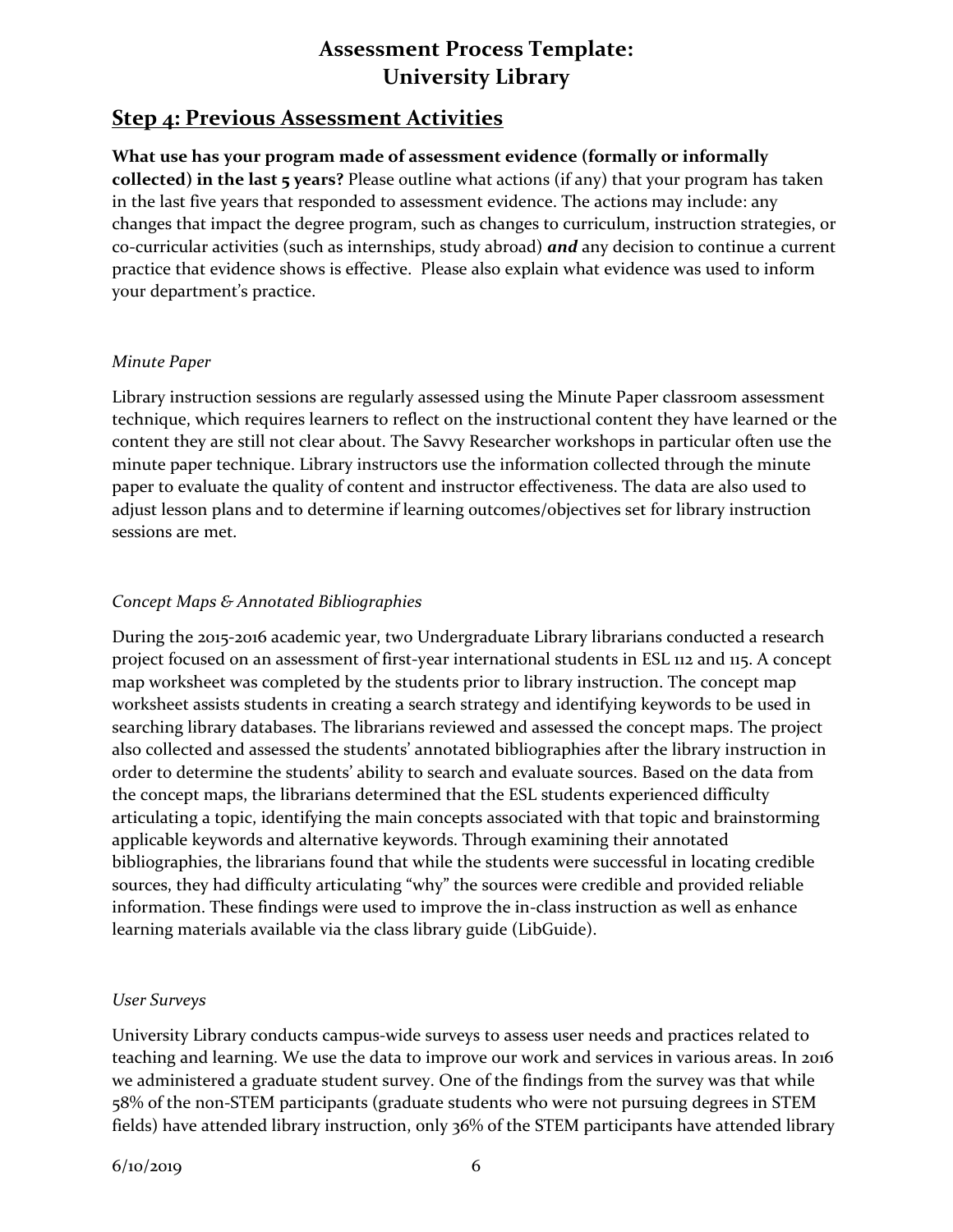instruction. In order to identify STEM graduate students' needs and better design library instruction with a STEM focus, we used the survey data to identify specific research skills that STEM graduate students want to acquire as part of their graduate studies. We found that the STEM participants placed less value on typical information literacy skills (e.g. locating academic sources of information or evaluating academic sources of information) and placed significantly higher value on skills such as generating hypotheses and managing/preserving data, media or other primary source materials. Another important finding was that the STEM participants valued the importance of sharing their research among scholars (inside and outside of their fields). We have shared these findings with librarians who work closely with graduate students.

#### *Instruction Statistics*

Here is a snapshot of course-integrated and course-related library instruction provided during academic year 2017-2018 and the attendance. The full list is attached as an appendix (see Appendix 1: Academic Year 2017-2018 Library Instruction).

| Department      | <b>Courses Receiving</b>      | <b>Total Library Instruction</b> | <b>Total Students</b> |
|-----------------|-------------------------------|----------------------------------|-----------------------|
|                 | Library Instruction           | <b>Sessions Taught</b>           | Attendance            |
| Rhetoric and    | 101, 102, 105, 233            | 181                              | 3,434                 |
| Composition     |                               |                                  |                       |
| Communication   | 101, 111                      | 107                              | 1,832                 |
| <b>ESL</b>      | 105, 111, 112, 115, 500, 501, | 90                               | 1,246                 |
|                 | 502, 505                      |                                  |                       |
| School of Art   | ARTD 546, 222, 260 &          | 32                               | 698                   |
| and Design      | ARTH 241, 395, 495            |                                  |                       |
| School of Music | 110, 528                      | 39                               | 704                   |
| <b>History</b>  | 102, 170, 200                 | 26                               | 453                   |
| English         | 202, 208, 396                 | 24                               | 376                   |
| Media and       | 101, 199, 504                 | 47                               | 1,384                 |
| Cinema Studies  |                               |                                  |                       |

#### *Graduate Assistant Exit Interviews*

The University Library provides each Graduate Assistant (GA) with a performance evaluation during the term of appointment, and an Exit Interview prior to its conclusion. An Exit Interview includes a self-assessment provided by a GA and an evaluation of the GA's supervisor. This is a way for both graduate assistants and library supervisors to report the GAs' accomplishments and their perception of the educational value of the pre-professional experience. Here is an excerpt from a recent exit interview:

 *"My time as a GA in [unit name redacted] has been a formative professional experience that directly led to my post-graduation career path in health sciences librarianship. While I found my coursework to be useful, I genuinely believe that working with the librarians in [unit name redacted], completing projects and maintaining the space on a day-to-day basis, is what prepared me to enter the workforce."*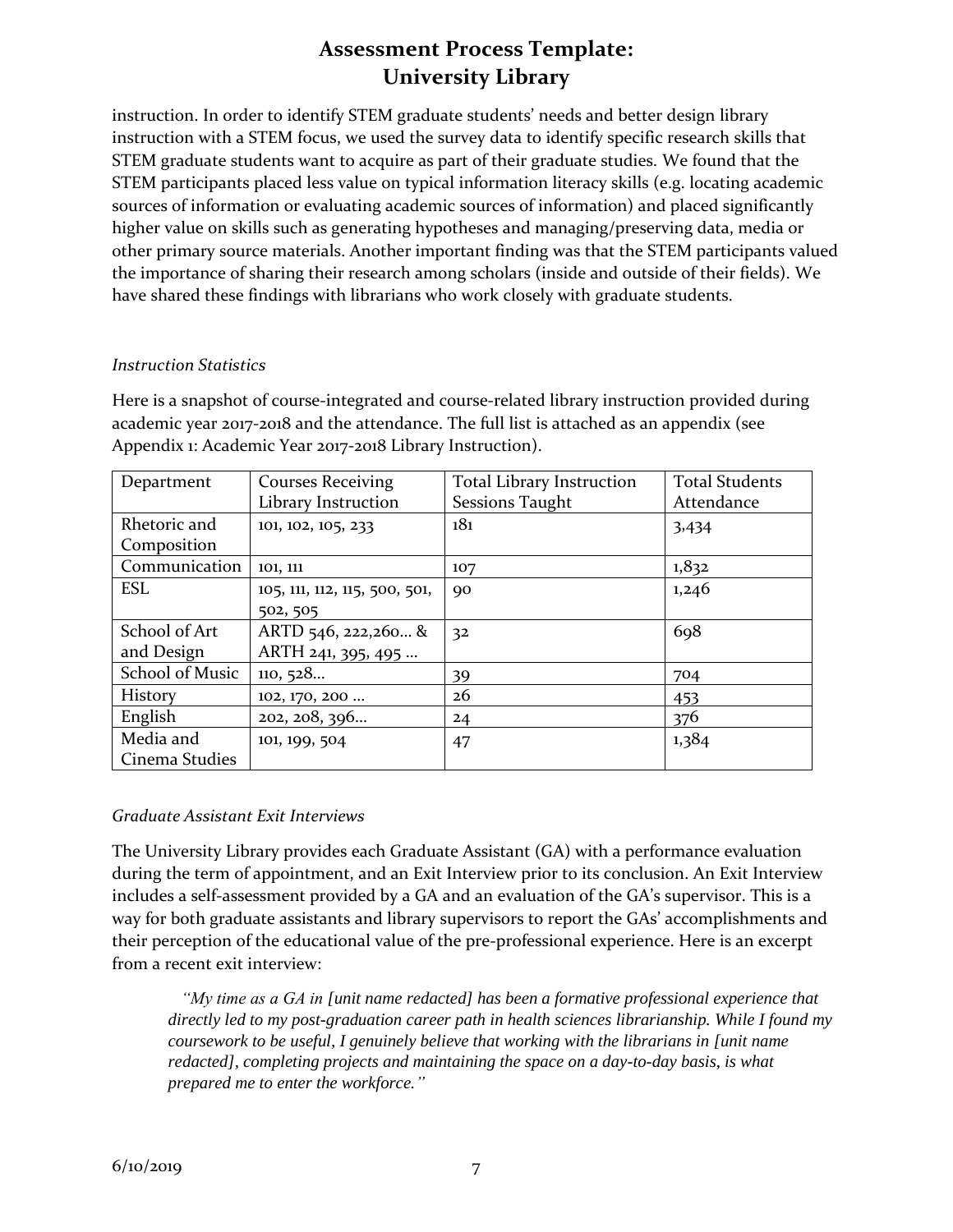# **Step 5: Assessment Planning**

**What questions, issues, or concerns about student learning in the degree program do you want to address?** Looking at your program's student learning outcomes write at *least three questions* you would like to pursue to learn more about student learning at the program level. Describe what information you need to answer the questions and the timeline it would take you to answer the question. While not every learning outcome needs to be assessed every year, all need to be assessed over a 5-8 year period. The expectation is for some assessment work to take place every year, such as collecting evidence, interpreting evidence, or implementing changes. Add more rows if needed.

| Question 1: | What do students learn during library instruction sessions?                                                                                                                                                                           |                                                                                                                                                                                                                                                                 |
|-------------|---------------------------------------------------------------------------------------------------------------------------------------------------------------------------------------------------------------------------------------|-----------------------------------------------------------------------------------------------------------------------------------------------------------------------------------------------------------------------------------------------------------------|
|             | <b>Student Learning Outcome:</b>                                                                                                                                                                                                      | Illinois SLO 1, 2                                                                                                                                                                                                                                               |
|             | Sources/Methods for<br>acquiring evidence:                                                                                                                                                                                            | A sample of Minute papers and library<br>instruction lesson plans. Develop/adopt a rubric<br>for assessing minute papers.                                                                                                                                       |
|             | Timeline:                                                                                                                                                                                                                             | 2018-2019 develop/test/pilot the rubric for<br>assessing minute papers. If this method yields<br>useful information, repeat every year.                                                                                                                         |
| Question 2: | After attending library instruction session(s), how do students apply what they<br>learned during the session?                                                                                                                        |                                                                                                                                                                                                                                                                 |
|             | <b>Student Learning Outcome:</b>                                                                                                                                                                                                      | Illinois SLO 1, 2                                                                                                                                                                                                                                               |
|             | Sources/Methods for<br>acquiring evidence:                                                                                                                                                                                            | Interview librarians who gave library instruction<br>sessions that generated output of some kind: in<br>class worksheets, pre or post assignments, or a<br>final project.                                                                                       |
|             | Timeline:                                                                                                                                                                                                                             | Interview librarians in spring 2019, collect<br>output examples and create a rubric in summer<br>2019, have participating librarians adapt the<br>rubric for their instruction in fall 2019. If this<br>method yields useful information, repeat every<br>year. |
| Question 3: | How do library instruction, events, or co-curricular programming activities bring<br>Social Awareness and Cultural Understanding & Global Consciousness to our<br>students? What learning goals, if any, do these activities achieve? |                                                                                                                                                                                                                                                                 |
|             | <b>Student Learning Outcome:</b>                                                                                                                                                                                                      | Illinois SLO 4, 5                                                                                                                                                                                                                                               |
|             | Sources/Methods for<br>acquiring evidence:                                                                                                                                                                                            | An inventory of library instruction/events/co-<br>curricular programming activities in this area.                                                                                                                                                               |
|             | Timeline:                                                                                                                                                                                                                             | Pilot the inventory in 2018-2019 academic year.                                                                                                                                                                                                                 |
| Question 4: | How do undergraduate students access materials for coursework or research?                                                                                                                                                            |                                                                                                                                                                                                                                                                 |
|             | <b>Student Learning Outcome:</b>                                                                                                                                                                                                      | Illinois SLO 1, 2                                                                                                                                                                                                                                               |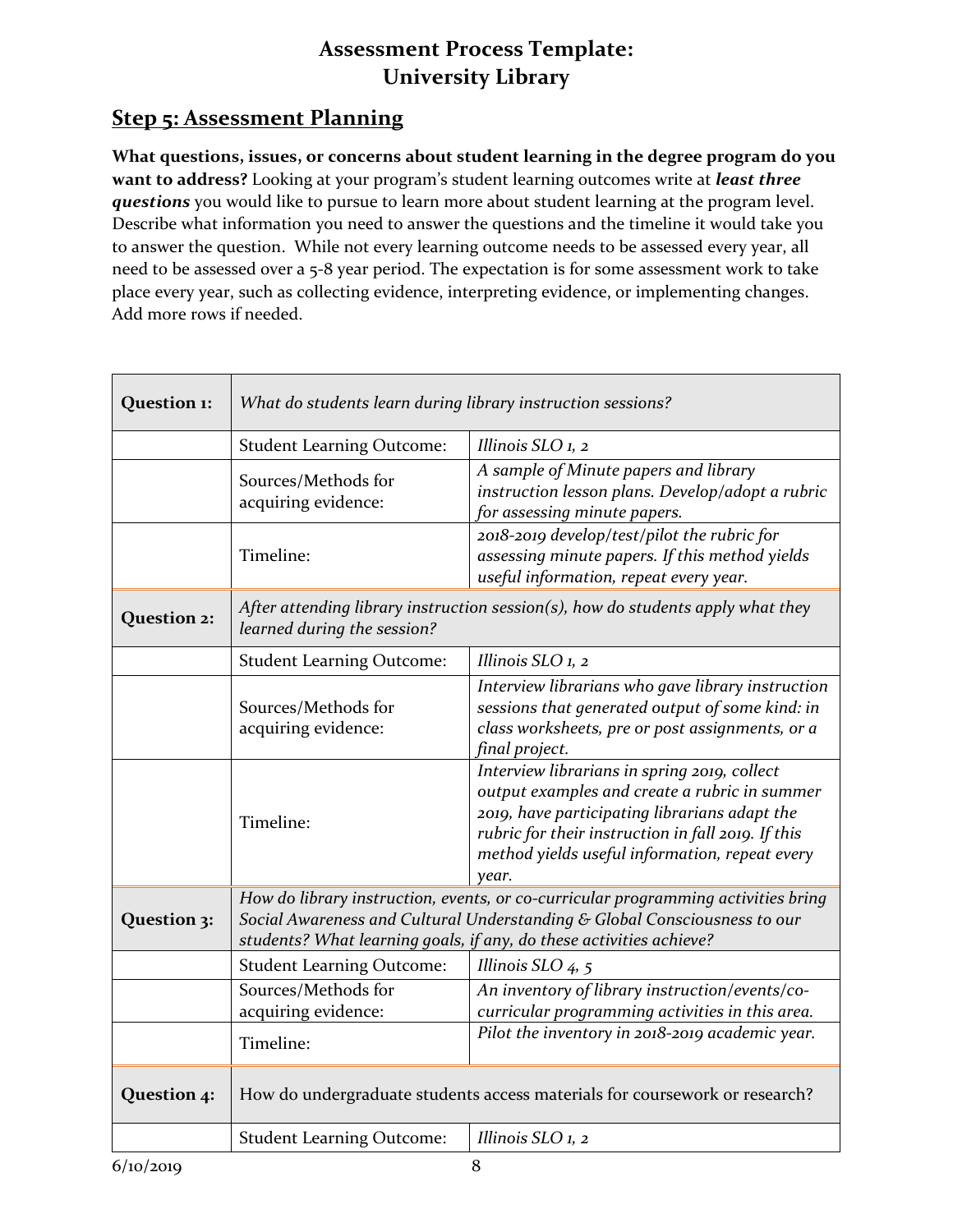| Sources/Methods for<br>acquiring evidence: | Administer the Ithaka S+R Undergraduate<br><b>Student Survey</b>                                                                                                         |
|--------------------------------------------|--------------------------------------------------------------------------------------------------------------------------------------------------------------------------|
| Timeline:                                  | Conduct the survey in fall 2018. Conduct data<br>analysis in spring 2019. Share results with<br>librarians and other stakeholders during the<br>2019-2020 academic year. |